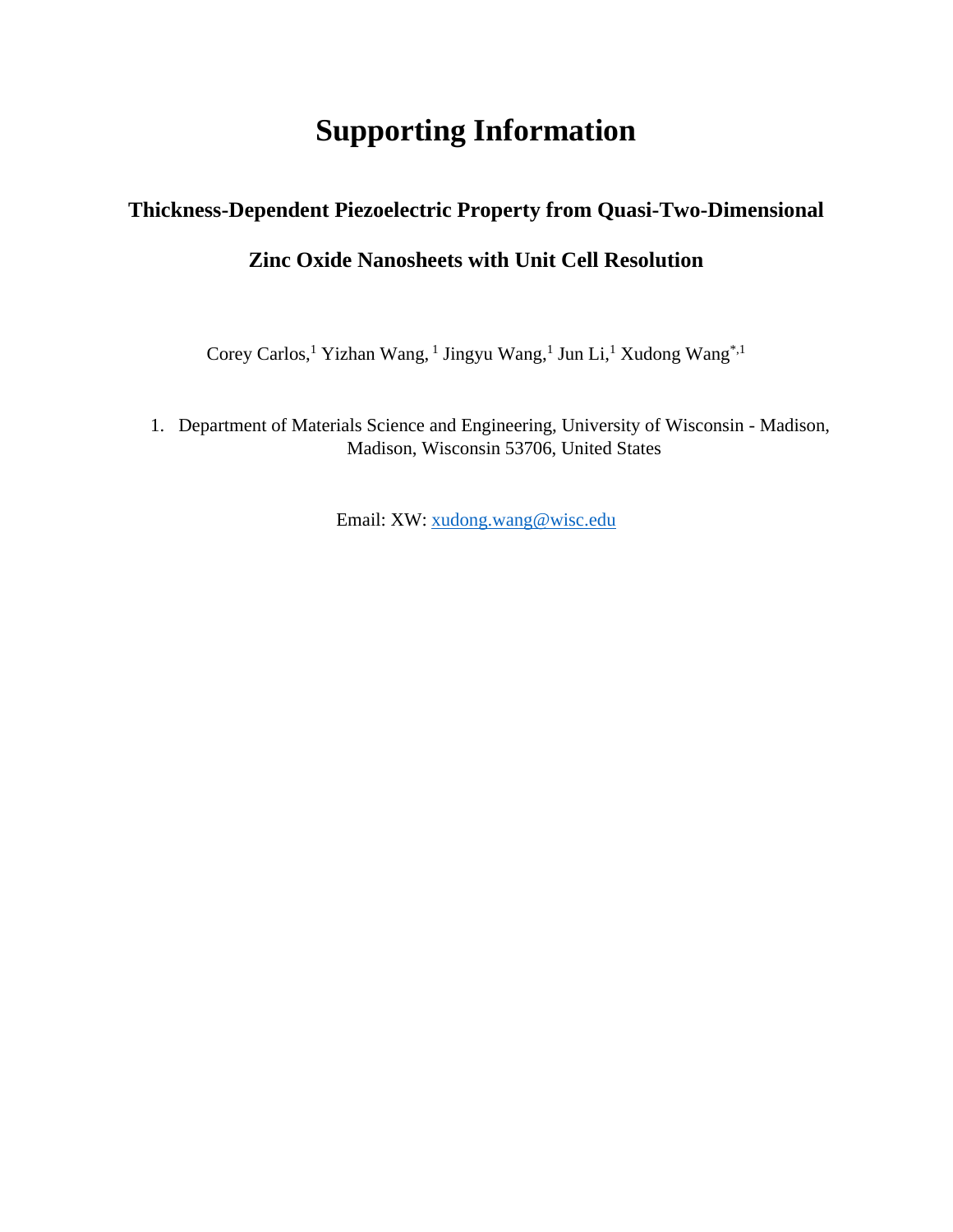## **S1. Calculation of piezoelectric coefficient.**

 $ds_3 = (PFM$  amplitude [V] – PFM amplitude offset [V])  $\div$  lock in amp. gain [V/V]  $\div$  ratio A-B (AC) gain to A-B (DC) gain  $[V/V] \times A-B$  sensitivity  $[um/V] \div 5 \div ac$  bias amplitude [V] (1) where PFM amplitude represents the PFM amplitude signal of sample, PFM amplitude offset represents the PFM amplitude signal of the cantilever in free-space, lock in amp. gain  $= 1$ ,

ratio A-B (AC) gain to A-B (DC) gain = 1, A-B sensitivity =  $0.0095$  um/V and ac bias

amplitude  $= 2.000$  V.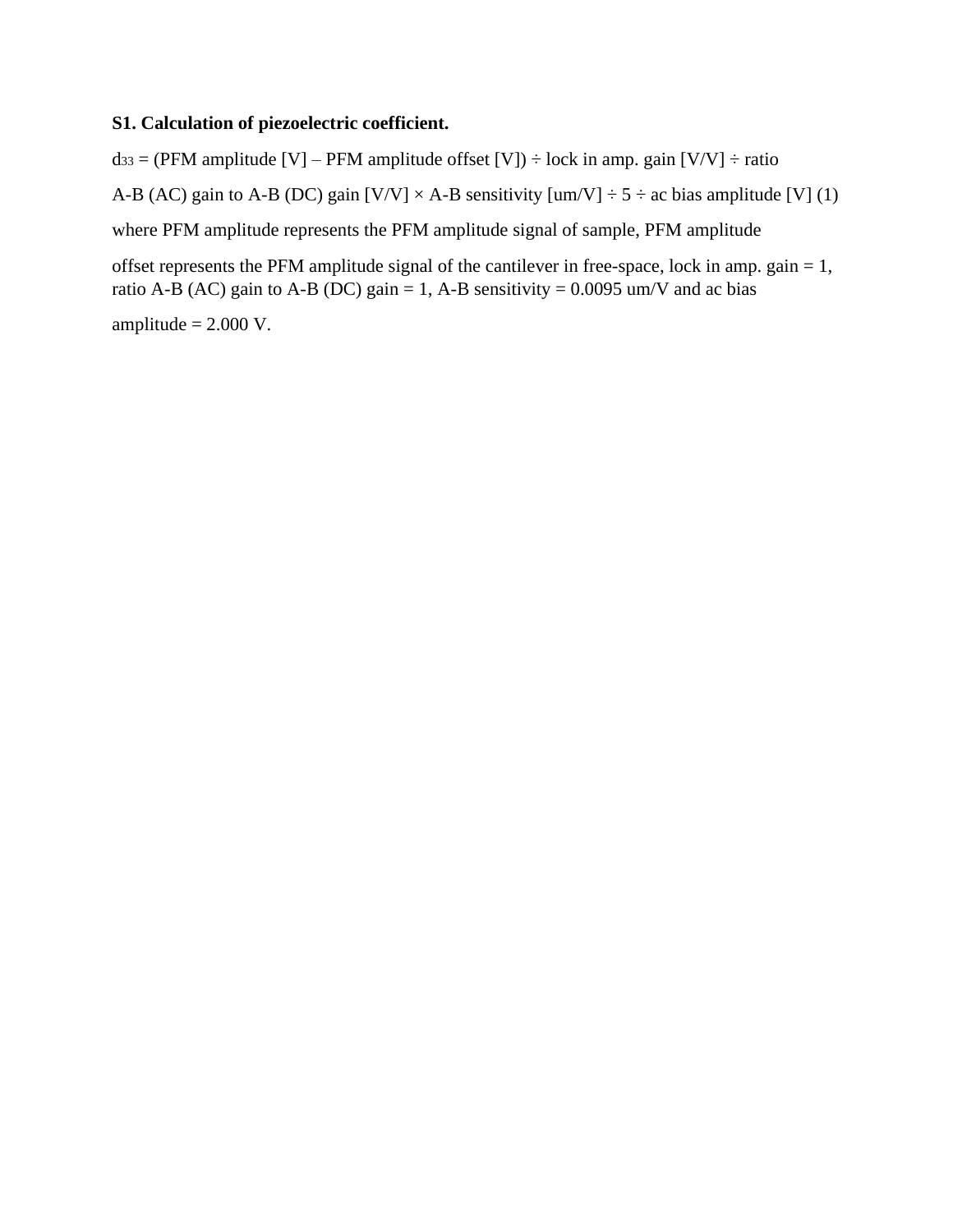| <b>ZnO</b> Structure          | $d_{33}$ (pm/V) | Reference          |
|-------------------------------|-----------------|--------------------|
|                               |                 |                    |
| Nanosheets (NS)               | $6.48 - 18.9$   | This Work          |
| Bulk thin film $(>1000$ nm)   | $12.4**$        | $[11]$             |
| Ultra-thin film $(<10$ nm)    | 23.7            | $[14]$             |
| Nanobelts (NB)                | $14.3 - 26.7$   | $\lceil 12 \rceil$ |
| Nanorods (NR)                 | $0.9 - 9.5$     | [13]               |
| <b>Hexagonal Nanoplatelet</b> | $18.9 - 22.5$   | [15]               |

Table S1. Previously reported values for the piezoelectric coefficient (d<sub>33</sub>) of ZnO.

\*\*Typically quoted as the standard piezo coefficient (*d33*) value obtained for bulk ZnO using piezo force microscopy (PFM). Reference numbers are referred to the main text.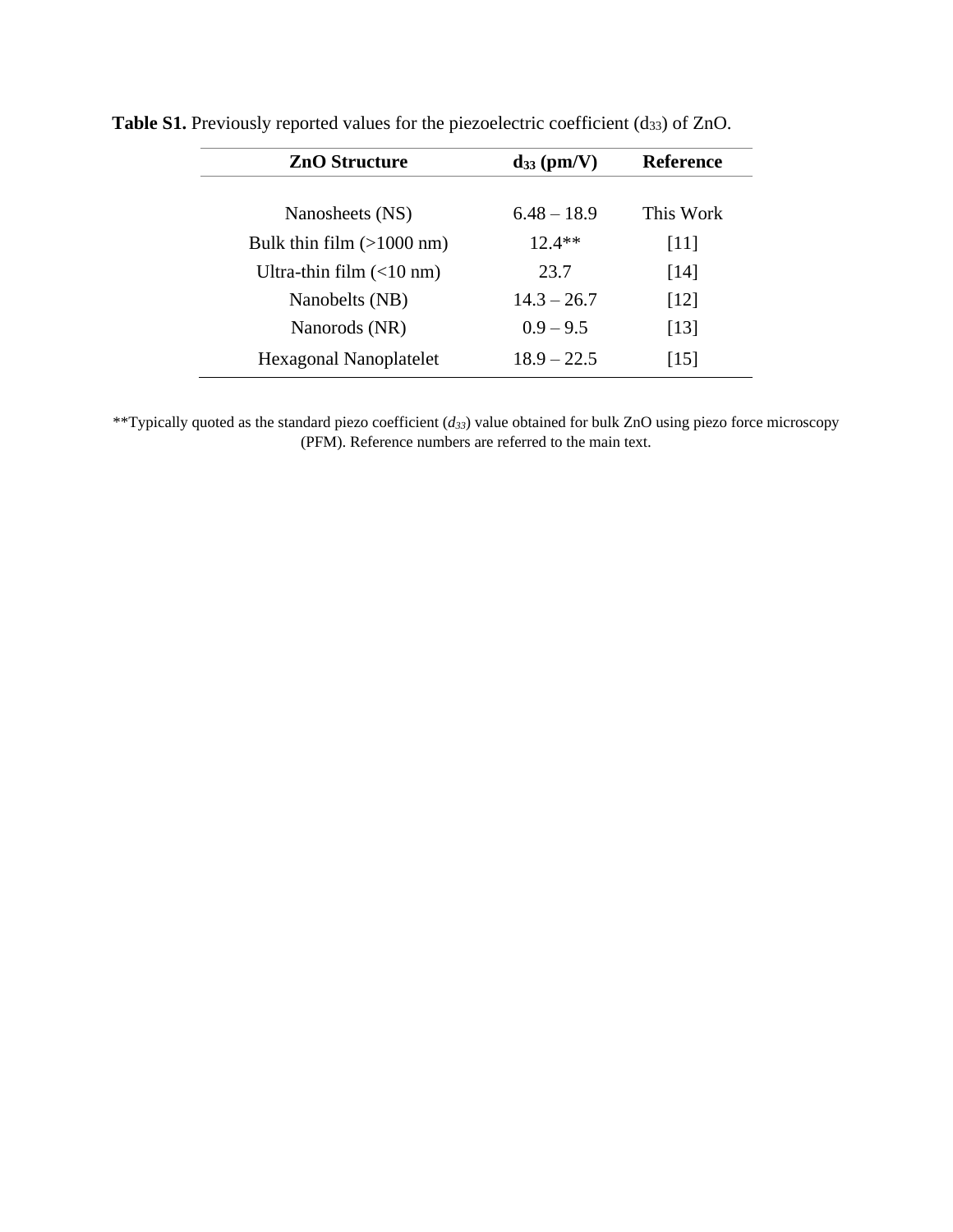

**Figure S1**. Scanning electron microscope (SEM) images of ZnO nanosheets synthesized via ionic layer epitaxy (ILE). SEM images show a good distribution of nanosheets that exhibit triangular morphology.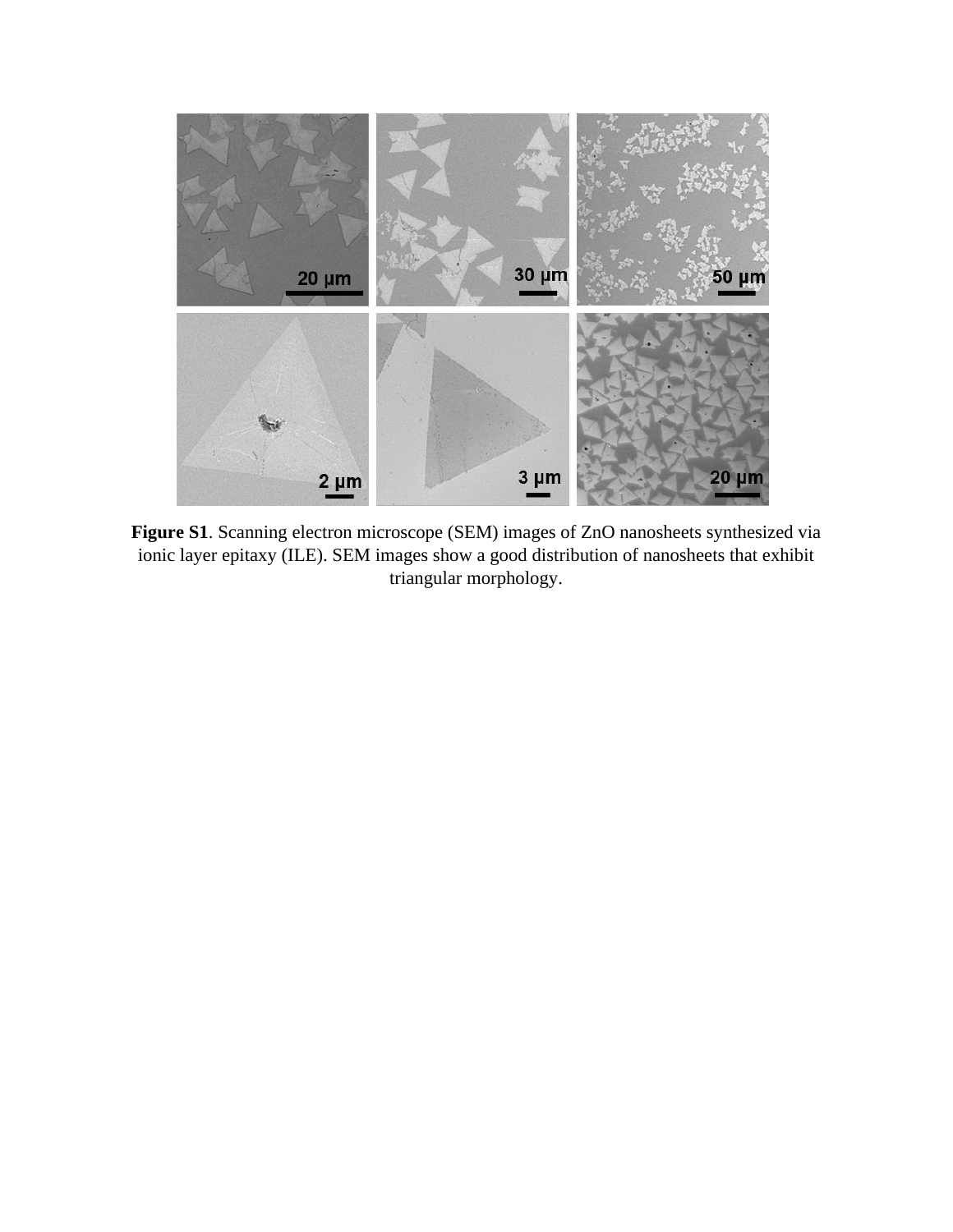

**Figure S2**. (a) [i-vii] AFM topography images of ZnO nanosheet. (b) [i-vii] Thickness profile of nanosheets ranging between 1 to 4 nm, and (c) [i-vii] PFM amplitude response images of measured ZnO NSs corresponding to 3 to 9 unit cell.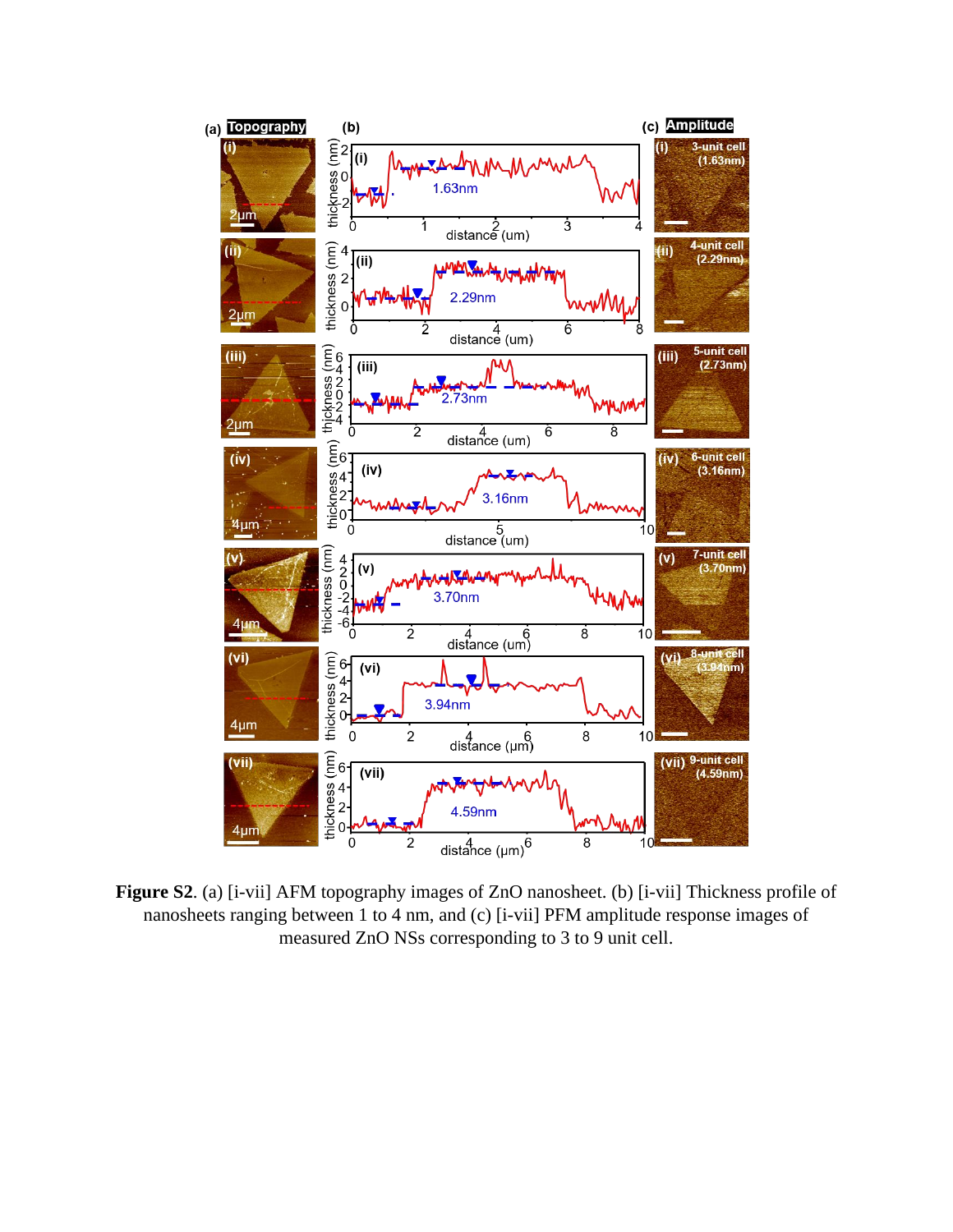

**Figure S3**. (a-i) Typical AFM topography image of ZnO NS and corresponding (a-ii) amplitude response image. The topography image illustrates the 4-regions where the amplitude response was collected. (b-i) Topography of the reduced scan areas and corresponding (b-ii) amplitude response. (c) [i-iv] The extracted amplitude response of each region  $1 - 4$ , (c-iv) offset scan image, and (c-vii) offset amplitude response image, where no topography is recorded since the tip is not in contact with the sample surface.